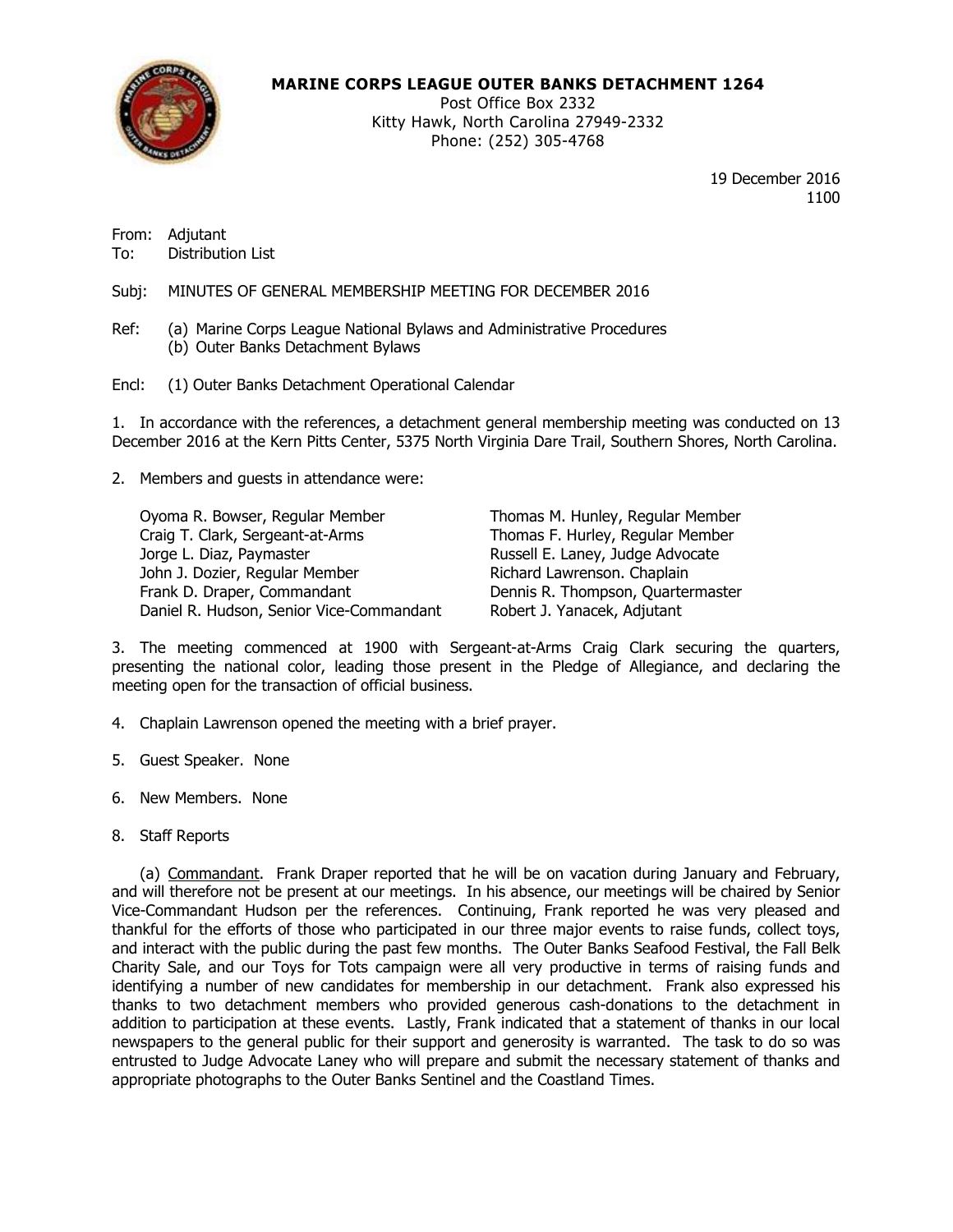#### Subj: MINUTES OF GENERAL MEMBERSHIP MEETING FOR DECEMBER 2016

(b) Senior Vice-Commandant. Dan Hudson added to Commandant Draper's report of our successful fundraising operations over the past three months by pointing out that the public "loves its Marines" and that when we are working to raise funds or increase our visibility, we simply have to make eye contact, smile, and greet those who pass by. Dan has found this to be highly effective as a means of initiating a conversation about our detachment and any specific activity in which we are engaging.

### (c) Junior Vice-Commandant. N/A

(d) Judge Advocate. Russ Laney reported that detachment's fundraising efforts during the past three months resulted in achieving 191.5-percent of our budgeted projection for these events. With one major effort remaining, the Spring Belk Charity Sale, Russ was pleased to report that the detachment only needs to raise a further \$125 to attain our annual budgeted projection. Any funds raised in excess of that amount have not been obligated, and may be used to subsidize additional charitable and community service efforts in the future.

#### (e) Junior Past-Commandant. N/A

(f) Adjutant. Robert Yanacek reported that the Department of North Carolina Quarterly Report was submitted to the department's adjutant on 6 December 2016. He also reported receiving letters of thanks from the Toys for Tots Foundation, the Outer Banks Chapter of the Blue Star Mothers, and the Sergeant Mac Foundation for donations that the detachment made last month.

### (g) Chaplain. None

(h) Paymaster. Jorge Diaz provided a detailed report of the income and expenditures since our last meeting as well as the detachment's current account balance. His report was examined and no discrepancies were noted. Jorge added that next month's report will be even better as his current report does not include significant deposits that were made after 30 November 2016.

(i) Quartermaster. Dennis Thompson reported that he and Adjutant Yanacek are working on a detachment picnic for the spring of 2017. Two no-cost venue options are being examined. Further information will be briefed at future meetings as it becomes available. Dennis also reported that during February he, assisted by Adjutant Yanacek, will be conducting an audit of the detachment's property.

### (i) Sergeant-at-Arms. None

(k) Toys for Tots Liaison. Acting in the absence of Larry Czernik, Russ Laney reported that the 2016 Dare County Toys for Tots program has had its most successful year since it was established and that the amounts of toys collected this year have been overwhelming. To illustrate that point, Russ stated that within the past two days he has taken six truckloads of toys to the distribution center in Manteo, and has another load ready to be taken tomorrow. Besides our fundraising efforts, three detachment members recently assisted the Cape Hatteras Baseball team with a Toys for Tots shopping event at Walmart. The young men of this team resourcefully raised \$1,000 by raffling a \$100 gift card that was donated by the Kitty Hawk Walmart. Russ added that this year's program will conclude next week when toys are distributed by the Dare County Department of Social Services. Additional toys collected through this effort will also be distributed to families in need as a result of Hurricane Matthew—even though some of these families may not meet the county's eligibility criteria.

### 9. Old Business

- (a) Awards Presentation. None
- (b) Recruiting and Retention. Adjutant Yanacek reported that we are currently working five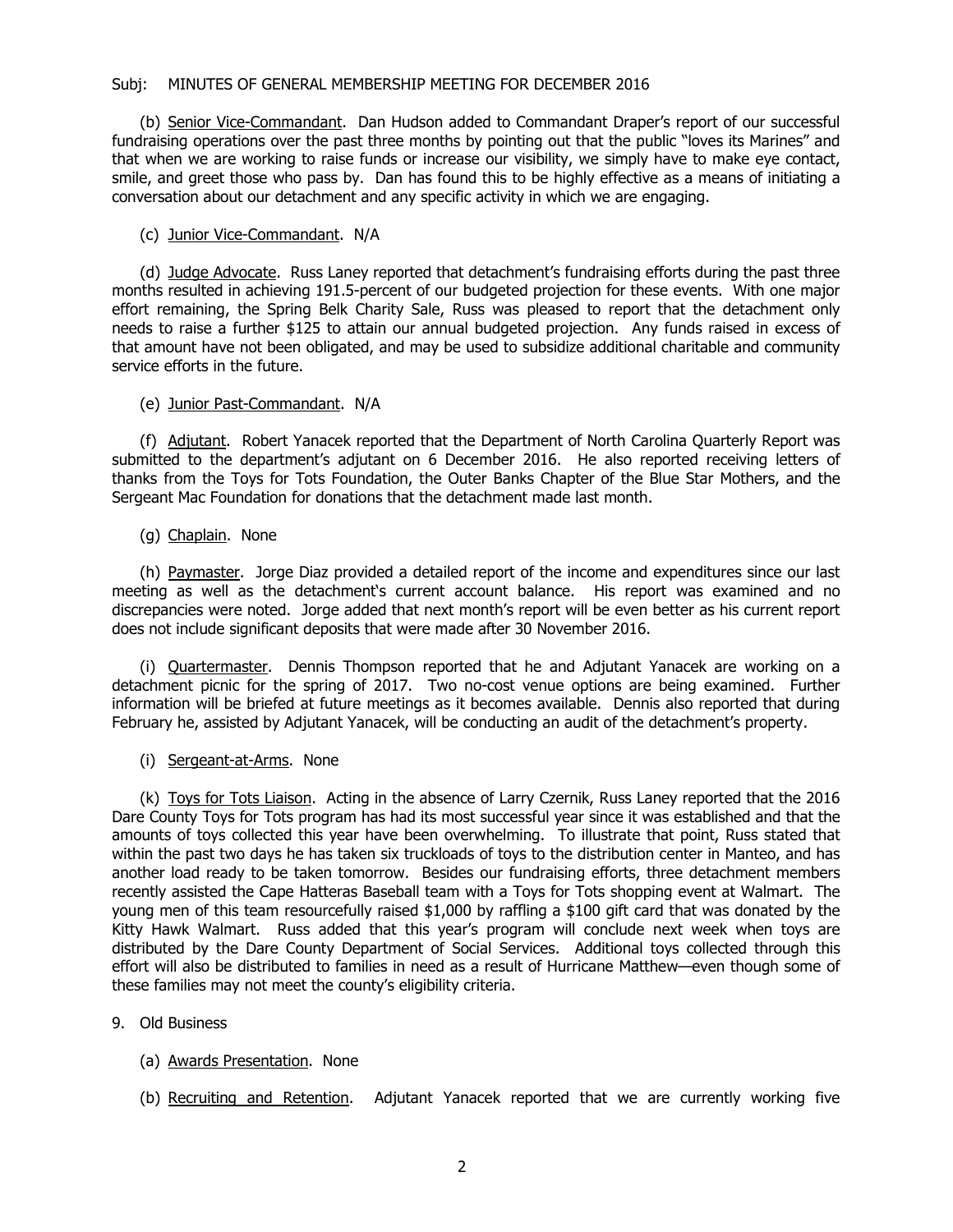#### Subj: MINUTES OF GENERAL MEMBERSHIP MEETING FOR DECEMBER 2016

prospective members: Greg Sloan and Stephen Anderson, both who expressed interest in joining our detachment at the Seafood Festival; Jim Conners who was referred by Commandant Draper, and; Brian Riddle and Jim Monroe who were referred by Paymaster Diaz. All of these membership candidates have been added to our e-mail distribution list in order to keep them informed of current and upcoming events. In addition to these five, Chaplain Lawrenson has identified three additional membership candidates: a Woman Marine; a male Gunnery Sergeant, and; a prospective female associate member with prior service in the Navy. Chaplain Lawrenson met the first two at his church, and met the latter at the "Bowling for Tots" event that was held yesterday evening. Adjutant Yanacek remarked to the credit of prospective associate member that she demonstrated her abilities to our organization by procuring numerous items from local businesses that were raffled for the benefit of the "Bowling for Tots" event. Chaplain Lawrenson will obtain and advise our adjutant as to the necessary contact information for these three membership candidates so that they too may be added to our e-mail distribution list.

(c) Grants and Donations. Adjutant Yanacek reported that a \$250 "Volunteerism Always Pays" grant request from the Walmart Foundation for the fourth quarter has been submitted. This grant is currently pending review by the Walmart Foundation. Following approval, it is expected that we should receive these funds sometime before the end of January.

(d) Sickbay. Commandant Draper reported that Junior Vice-Commandant Keating has been suffering from a case of pneumonia for the past three weeks. Although Mike is recovering, he is still too weak to venture out of his house unless absolutely necessary. In addition to Mike, Adjutant Yanacek reported that member, Ron Boyce, recently had cataract surgery. Following Ron's surgery he was discovered to have macular degeneration—which if untreated could result in loss of vision. As a result, Ron will most likely require eye surgery, and will be unable to drive at night. All-hands are asked to keep both Mike and Ron in your thoughts and prayers.

(e) Website and Marketing. Adjutant Yanacek reported that our detachment website and Facebook pages are up-to-date with current news events and photographs, including information about our newly established scholarship program.

(f) Social Activity. Adjutant Yanacek reported that on 6 December, six members met for the free breakfast social offered to veterans at the Jolly Roger restaurant in Kill Devil Hills. Robert added that everyone in attendance enjoyed both the food and company. Next month's breakfast social will be on 3 January 2017 at 0900. All hands are invited and encouraged to attend.

(g) Annual Audit. Judge Advocate Laney reported that he, Senior Vice-Commandant Hudson, and Paymaster Diaz will be conducting the annual audit of the detachment's books before the end of the month as prescribed in reference (a). The exact date, time, and location will be established following the meeting by mutual agreement between the three staff members involved. Adjutant Yanacek added that in addition to this audit, he will be needing information regarding the detachment's income and expenditures from 1 August through 31 December 2016 in order to complete an IRS Form 990-EZ. The completion of this form will be necessary for the detachment to change its accounting period from a fiscal year to a calendar year basis as prescribed in reference (b).

(h) Citizenship Scholarships. Judge Advocate Laney reported that he has contacted the principals of First Flight High School and Cape Hatteras Secondary School to advise them of the establishment and criteria for our detachment scholarship program. He has yet to contact the third school in our area, Manteo High School, but will do so within the next few weeks. Senior Vice-Commandant Hudson raised a question as to how the scholarship recipients for each school would be selected. Judge Advocate Laney responded that each school's administrative, guidance, and teaching staff would select their respective school's recipient. He continued that since this is a citizenship scholarship implemented to recognize acts and deeds, the selection criteria was to be based totally on each candidate's community service efforts without regard to grade-point-average. Following further discussion on the selection process it was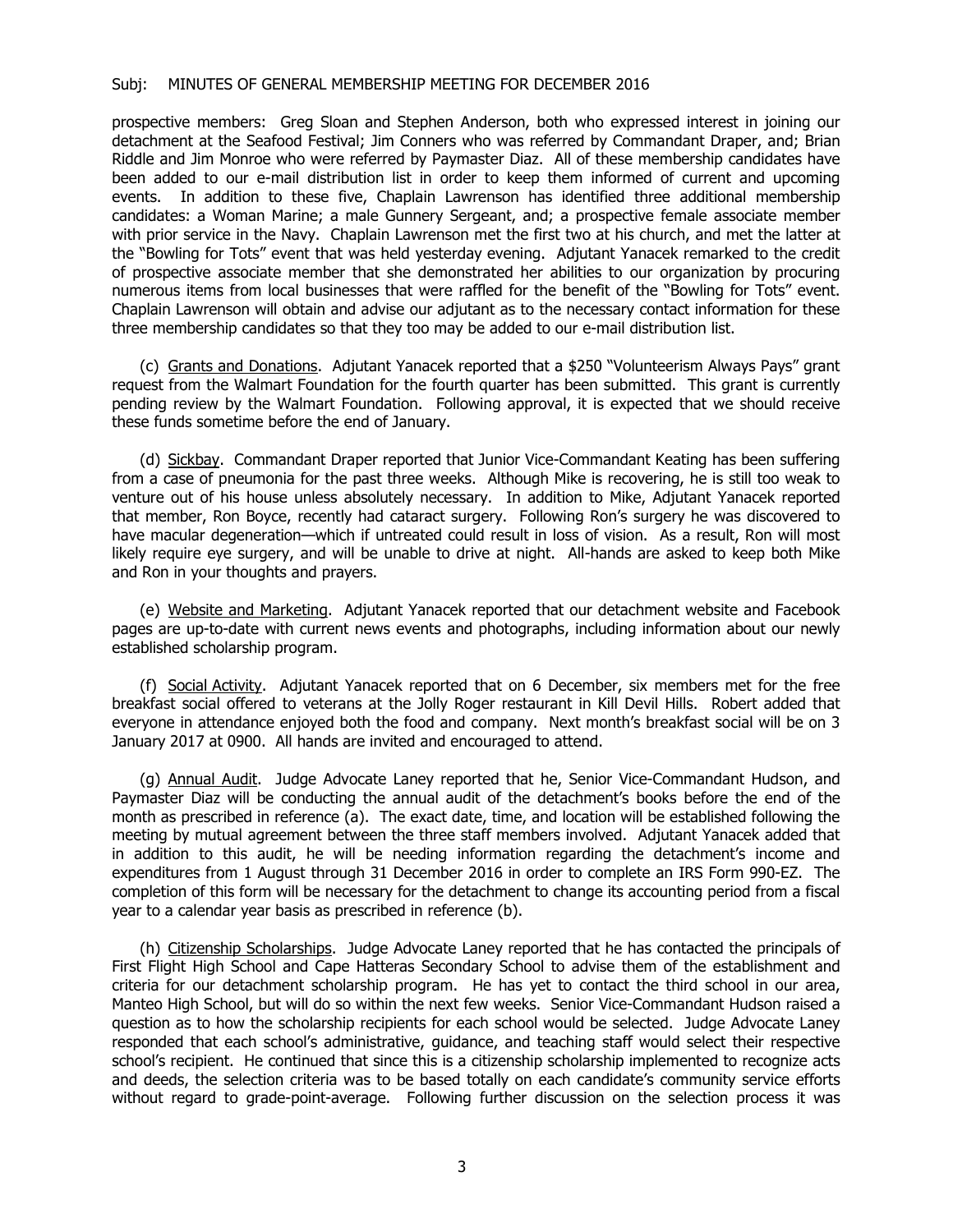#### Subj: MINUTES OF GENERAL MEMBERSHIP MEETING FOR DECEMBER 2016

decided that each school should submit to our detachment a simple letter specifying the name of their respective school's candidate, a summary of the candidate's community service activities, and the candidates post-secondary education plans. Following submission, each of the three candidate's cases will be reviewed and approved by members of the detachment staff to ensure compliance with the intent of the scholarship program.

#### 10. New Business

(a) Marine in Need. Adjutant Yanacek requested assistance from any member with a truck that would be willing to transport a motorized wheelchair to Spring Arbor for one of our member's use. The wheelchair was donated by Tom Hunley, but due to its size, a pickup truck will be needed. Chaplain Lawrenson volunteered to assist in this effort with his truck. Following the meeting, Adjutant Yanacek will coordinate with Chaplain Lawrenson and Commandant Draper to ensure that this task is completed by the end of the week.

(b) Summer General Membership Meetings. Commandant Draper opened for discussion the idea of holding general membership meeting during the summer months. Our detachment does not currently hold general membership meetings during June, July, or August due to the high volume of traffic during the tourist season. Frank commented that a number of members have approached him, recommending that we hold these meetings during the summer months as a three-month break may result in the loss of opportunities to participate in local events. Senior Vice-Commandant Hudson remarked that if we decided to hold meetings in the summer, we could perhaps just add a meeting for the month of July in order to address any business that presents itself. Adjutant Yanacek and Quartermaster Thompson indicated that they were both in favor of adding meetings during June, July and August as it provides those members who are interested an opportunity to meet and interact. As participation at our meetings is voluntary, adding these three months would have no adverse impact on those who decided to not, or were unable to attend meetings. Furthermore, despite the increased traffic volume during the summer months, the traffic on Tuesday evenings is not as heavy since most visitors to our area arrive between Friday and Monday. Commandant Draper thanked those who provided comments on this topic and tabled this item for further discussion and action at the January 2017 meeting.

(c) 2017 Membership Directory. Adjutant Yanacek advised those present that our detachment did not publish a membership directory in 2016 and that one should be published, as it provides a resource for our members to keep in touch with each other. Accordingly, Adjutant Yanacek motioned that he be authorized to prepare, print, and distribute a 2017 membership directory with an estimated cost of between \$75 and \$100. This budget includes all costs associated with professionally printing the directory and mailing it to our members via the U.S. Postal Service. A brief discussion ensued with Senior Vice-Commandant Hudson inquiring as to what personal information would be included in this directory. Adjutant Yanacek indicated that the published information will be each member's name, address, telephone number, e-mail address, and day and month of birth. Each member's year of birth and Marine Corps League membership number will not be included. Following discussion, the motion was seconded, voted on, and approved without dissent.

(d) Operational Calendar for 2017. Adjutant Yanacek has prepared an operational calendar for the detachment's upcoming year displaying meeting dates, established dates for social events, and dates of known service events. Also included on this calendar are the dates of significant Marine Corps historical events, and birthdays of detachment members. This calendar has been uploaded to both our desktop and mobile websites and is attached at the enclosure. Changes to this calendar will be made from timeto-time as new events are added or currently listed events are cancelled or modified.

(e) Outer Banks Shrimpfest. Judge Advocate Laney suggested that the detachment should consider participating in the Outer Banks Shrimpfest during 2017 as it could prove beneficial in raising public awareness to our detachment and its activities. Russ indicated that the event is held sometime before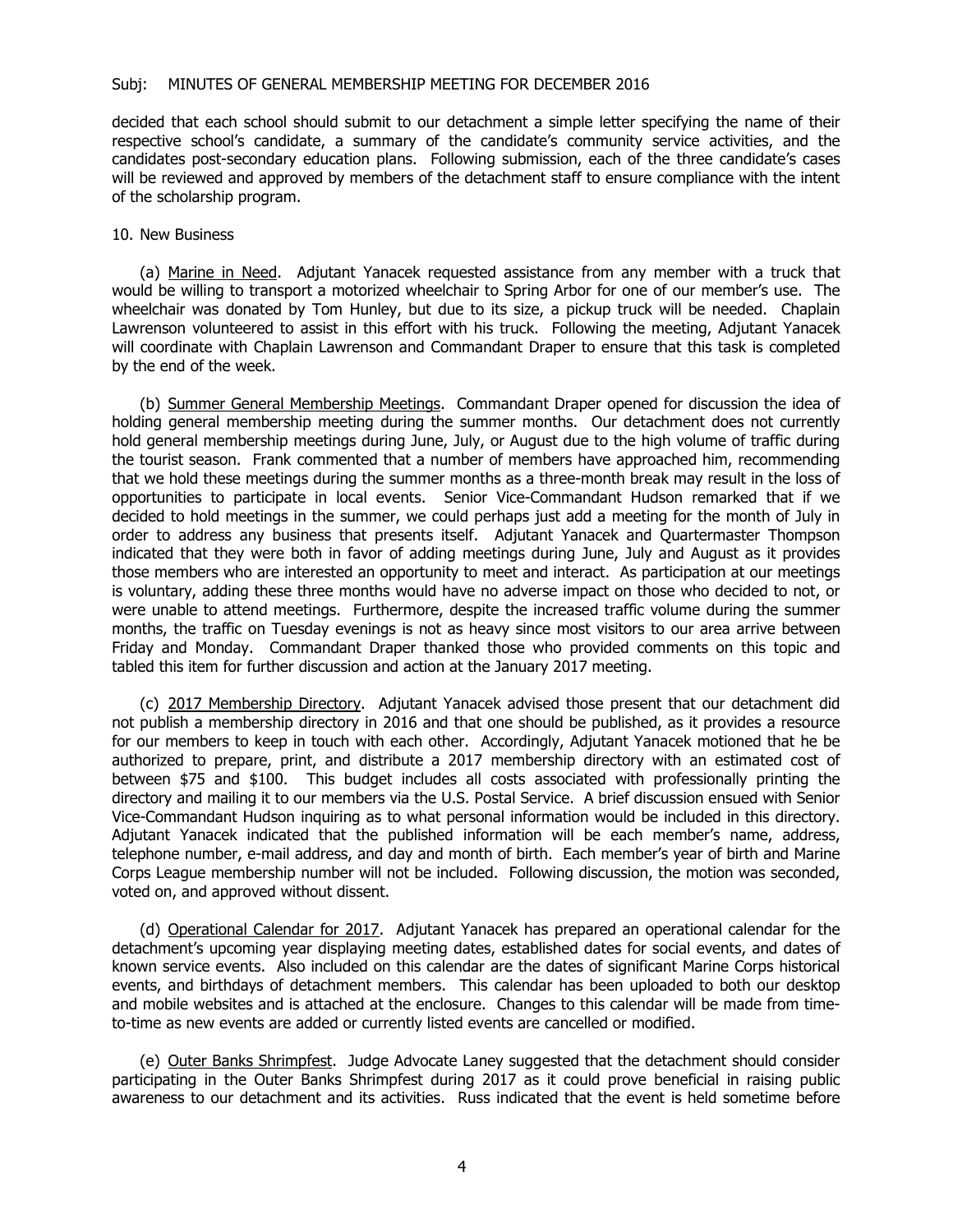the Outer Banks Seafood Festival in October, and he would provide additional information at a future meeting following further research.

11. Chaplain Lawrenson closed the meeting with a prayer, including a prayer for a safe Christmas season.

12. The meeting concluded at 2006 with Sergeant-at-Arms Craig Clark retiring the national color and declaring the meeting closed until 10 January 2017, when the detachment's membership will reconvene for the transaction of official business.

Robert J. Yanacek

Robert J. Yanacek Adjutant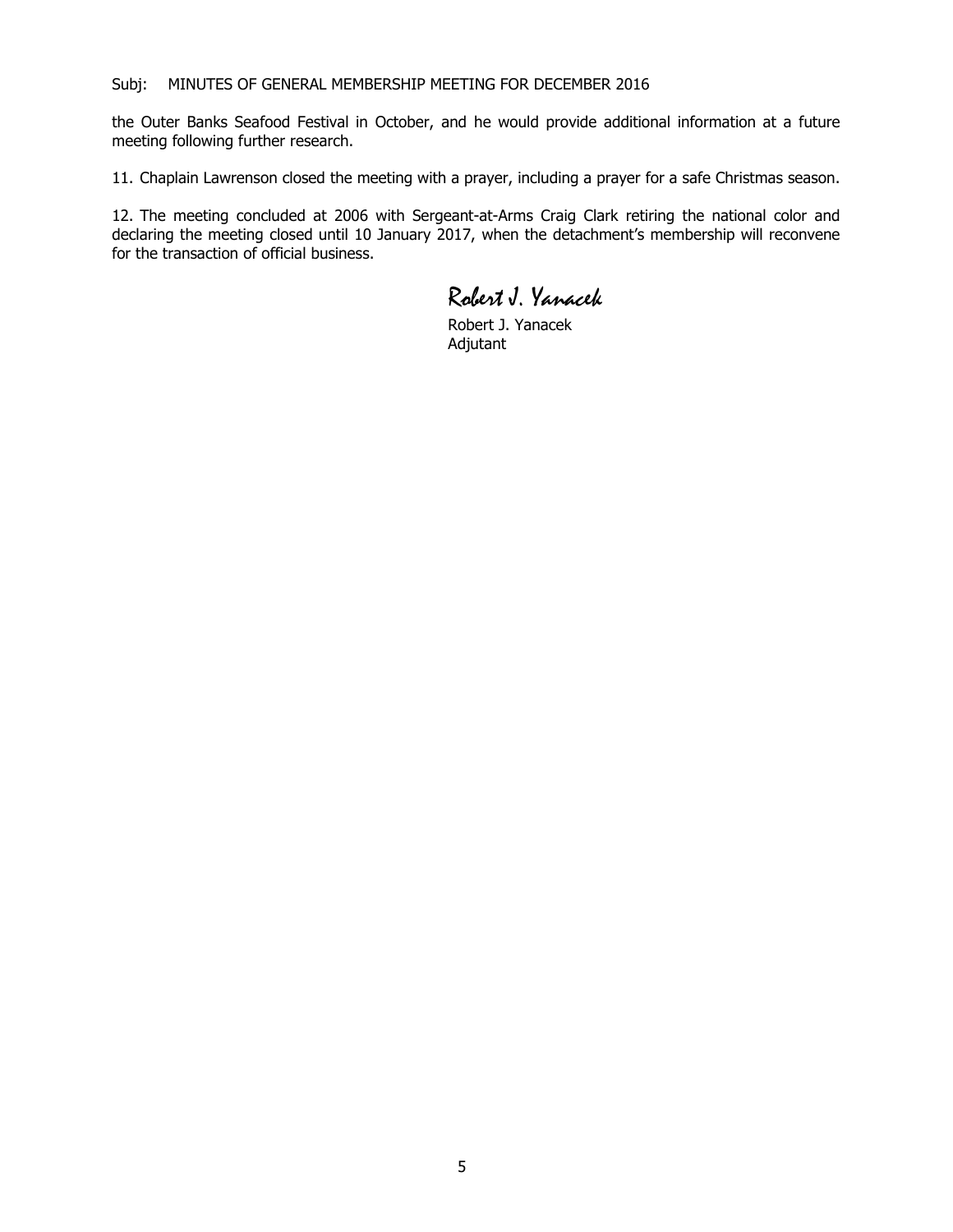| <b>SUN</b>                              | MON            | <b>TUE</b>       | WED            | <b>THU</b>     | <b>FRI</b>      | SAT             |
|-----------------------------------------|----------------|------------------|----------------|----------------|-----------------|-----------------|
| Jan 1                                   | 2              | 3 <sup>1</sup>   | $\overline{4}$ | 5              | 6               | 7               |
|                                         |                | <b>Breakfast</b> | <b>History</b> |                |                 | <b>Birthday</b> |
|                                         |                |                  |                |                |                 |                 |
|                                         |                |                  |                |                |                 |                 |
|                                         |                |                  |                |                |                 |                 |
|                                         |                |                  |                |                |                 |                 |
| 8                                       | $\overline{9}$ | 10               | 11             | 12             | 13              | 14              |
|                                         |                | Meeting          |                |                |                 |                 |
|                                         |                |                  |                |                |                 |                 |
|                                         |                |                  |                |                |                 |                 |
|                                         |                |                  |                |                |                 |                 |
|                                         |                |                  |                |                |                 |                 |
| 15                                      | 16             | 17               | 18             | 19             | $\overline{20}$ | 21              |
| History                                 | History        | <b>History</b>   |                | <b>History</b> | History         |                 |
|                                         |                |                  |                |                |                 |                 |
|                                         |                |                  |                |                |                 |                 |
|                                         |                |                  |                |                |                 |                 |
|                                         |                |                  |                |                |                 |                 |
| 22                                      | 23             | 24               | 25             | 26             | 27              | 28              |
|                                         |                | <b>Birthday</b>  | History        | Birthday       | History         |                 |
|                                         |                |                  |                |                |                 |                 |
|                                         |                |                  |                |                |                 |                 |
|                                         |                |                  |                |                |                 |                 |
|                                         |                |                  |                |                |                 |                 |
| $\overline{29}$                         | 30             | 31               | Feb 1          |                |                 | 4               |
| History                                 |                | History          |                | <b>History</b> |                 |                 |
|                                         |                |                  |                |                |                 |                 |
|                                         |                |                  |                |                |                 |                 |
|                                         |                |                  |                |                |                 |                 |
|                                         |                |                  |                |                |                 |                 |
| Events shown in time zone: Eastern Time |                |                  |                |                |                 | Calendar        |

### **JANUARY 2017**

# **FEBRUARY 2017**

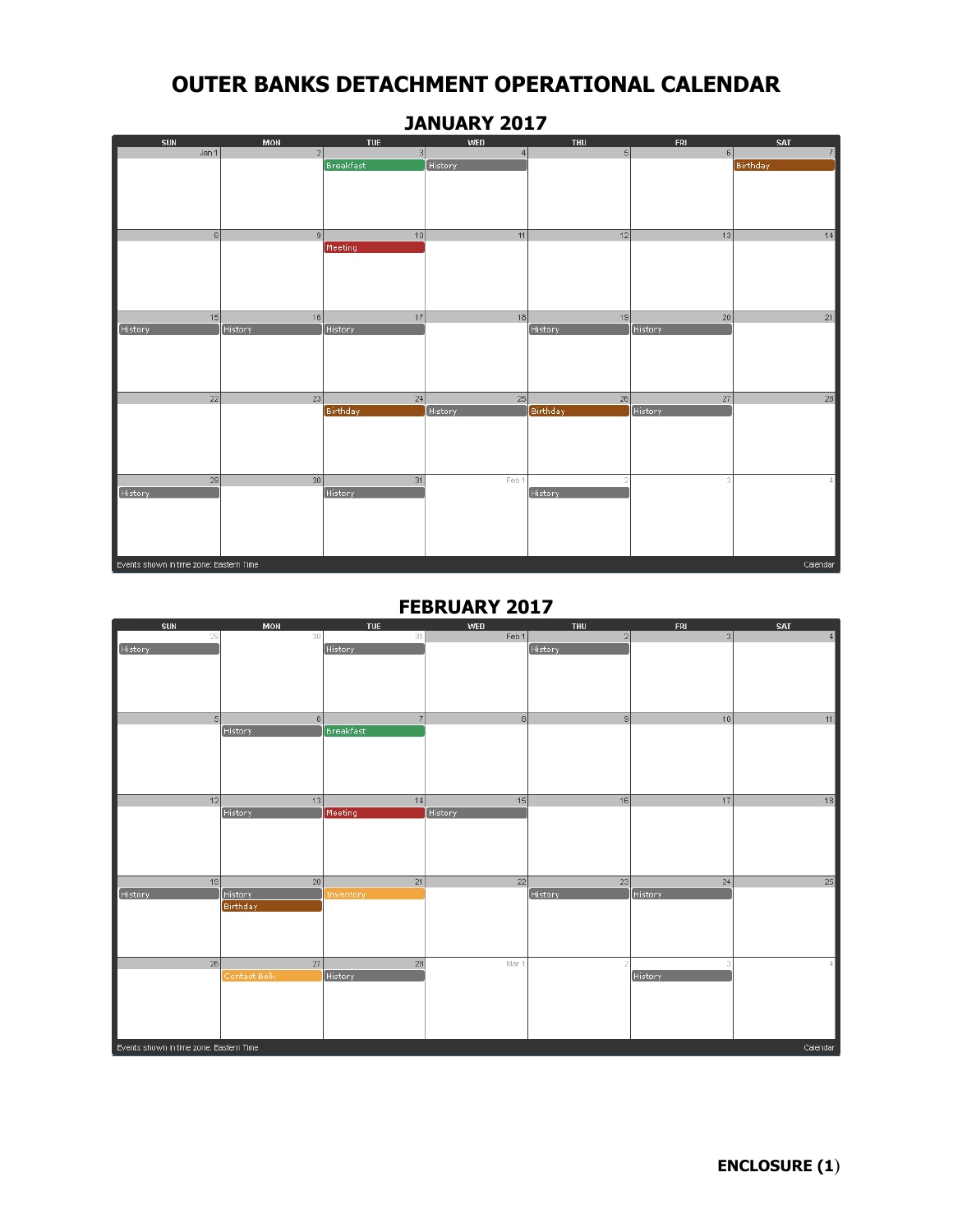| <b>SUN</b>                              | <b>MON</b>      | <b>TUE</b>                 | WED                   | <b>THU</b> | <b>FRI</b> | <b>SAT</b>    |
|-----------------------------------------|-----------------|----------------------------|-----------------------|------------|------------|---------------|
| 26                                      | 27              | 28                         | Mar 1                 | 2          | 3          | 4             |
|                                         | Contact Belk    | <b>History</b>             |                       |            | History    |               |
|                                         |                 |                            |                       |            |            |               |
|                                         |                 |                            |                       |            |            |               |
|                                         |                 |                            |                       |            |            |               |
|                                         |                 |                            |                       |            |            |               |
| 5 <sup>1</sup>                          | 6 <sup>1</sup>  | 7                          | $\lvert \cdot \rvert$ | 9          | 10         | 11            |
|                                         | History         | <b>Breakfast</b>           |                       | History    |            |               |
|                                         |                 |                            |                       |            |            |               |
|                                         |                 |                            |                       |            |            |               |
|                                         |                 |                            |                       |            |            |               |
|                                         |                 |                            |                       |            |            |               |
| 12                                      | 13              | 14                         | 15                    | 16         | 17         | 18            |
| Parade<br>Birthday                      |                 | Meeting                    |                       |            |            |               |
|                                         |                 |                            |                       |            |            |               |
|                                         |                 |                            |                       |            |            |               |
|                                         |                 |                            |                       |            |            |               |
|                                         |                 |                            |                       |            |            |               |
| 19                                      | $\overline{20}$ | $\overline{21}$<br>History | 22                    | 23         | 24         | 25<br>History |
|                                         |                 |                            |                       |            |            |               |
|                                         |                 |                            |                       |            |            |               |
|                                         |                 |                            |                       |            |            |               |
|                                         |                 |                            |                       |            |            |               |
| $\overline{26}$                         | $\overline{27}$ | 28                         | $\overline{29}$       | 30         | 31         |               |
| <b>History</b>                          |                 |                            |                       |            | History    | Apr 1         |
|                                         |                 |                            |                       |            |            |               |
|                                         |                 |                            |                       |            |            |               |
|                                         |                 |                            |                       |            |            |               |
|                                         |                 |                            |                       |            |            |               |
|                                         |                 |                            |                       |            |            |               |
| Events shown in time zone: Eastern Time |                 |                            |                       |            |            | Calendar      |

### **MARCH 2017**

**APRIL 20217**

| SUN                                     | <b>MON</b>      | <b>TUE</b>       | WED     | <b>THU</b> | <b>FRI</b>     | <b>SAT</b>       |
|-----------------------------------------|-----------------|------------------|---------|------------|----------------|------------------|
| 26                                      | 27              | 28               | 29      | 30         | 31             | Apr 1            |
| History                                 |                 |                  |         |            | History        |                  |
|                                         |                 |                  |         |            |                |                  |
|                                         |                 |                  |         |            |                |                  |
|                                         |                 |                  |         |            |                |                  |
| $\left 2\right $                        | $\overline{3}$  | 4                | $\vert$ | 6          | 7 <sup>1</sup> | 8                |
|                                         |                 | <b>Breakfast</b> |         |            |                |                  |
|                                         |                 |                  |         |            |                |                  |
|                                         |                 |                  |         |            |                |                  |
|                                         |                 |                  |         |            |                |                  |
|                                         |                 |                  |         |            |                |                  |
| 9                                       | 10              | 11               | 12      | 13         | 14             | 15               |
|                                         | Birthday        | Meeting          |         |            | Birthday       | History          |
|                                         |                 |                  |         |            |                | Birthday         |
|                                         |                 |                  |         |            |                |                  |
|                                         |                 |                  |         |            |                |                  |
| 16                                      | 17              | 18               | 19      | 20         | 21             | $\overline{22}$  |
|                                         |                 | History          |         | Birthday   | Birthday       |                  |
|                                         |                 |                  |         |            |                |                  |
|                                         |                 |                  |         |            |                |                  |
|                                         |                 |                  |         |            |                |                  |
|                                         |                 |                  |         |            |                |                  |
| 23                                      | 24              | 25               | 26      | 27         | 28             | 29               |
|                                         | History         |                  | History | History    |                | Special Olympics |
|                                         | <b>Birthday</b> |                  |         |            |                |                  |
|                                         |                 |                  |         |            |                |                  |
|                                         |                 |                  |         |            |                |                  |
| $30\,$                                  | May 1           |                  | g       |            |                |                  |
|                                         |                 | <b>Breakfast</b> |         |            |                | History          |
|                                         |                 | History          |         |            |                |                  |
|                                         |                 |                  |         |            |                |                  |
|                                         |                 |                  |         |            |                |                  |
|                                         |                 |                  |         |            |                |                  |
| Events shown in time zone: Eastern Time |                 |                  |         |            |                | Calendar         |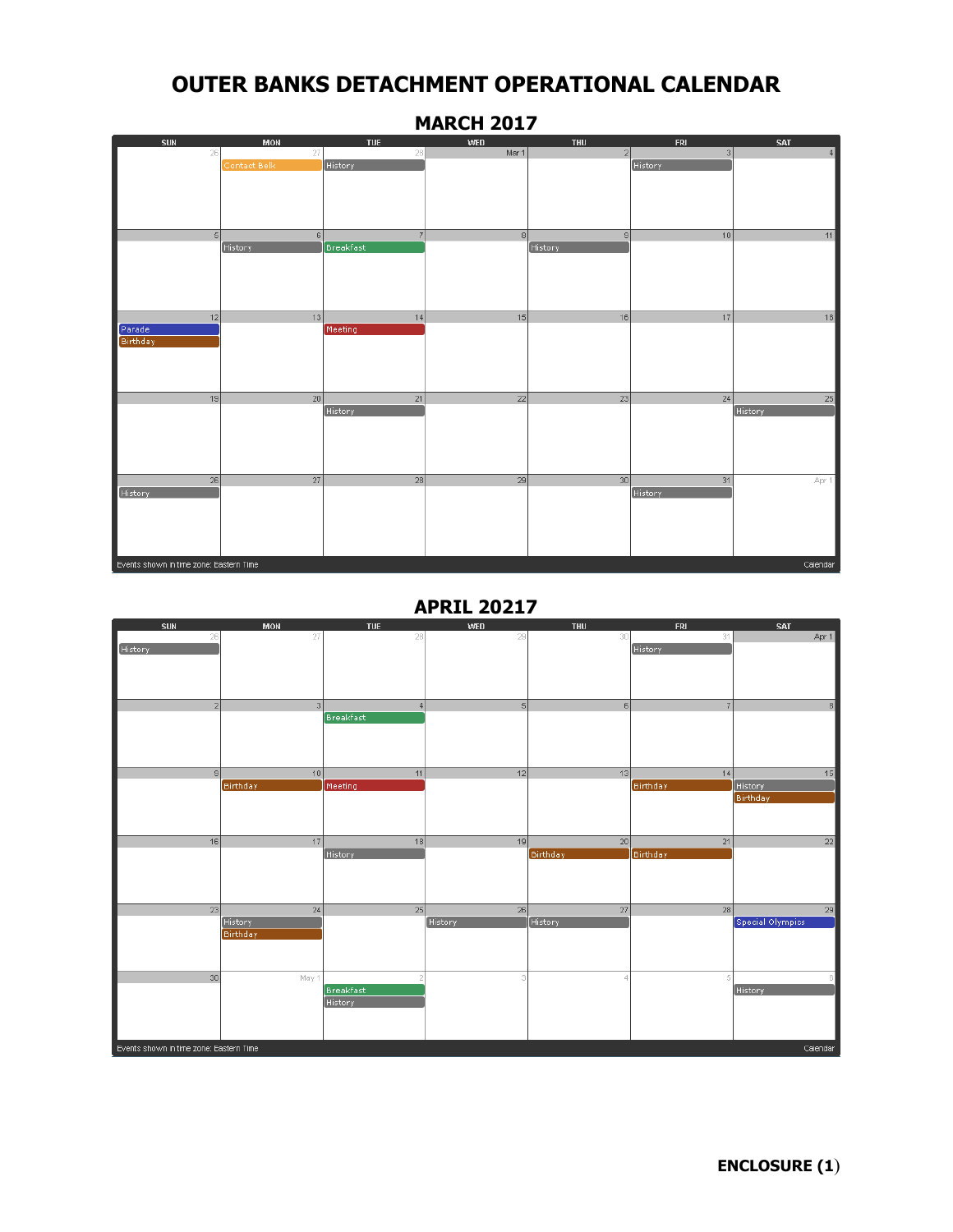

**JUNE 2017**

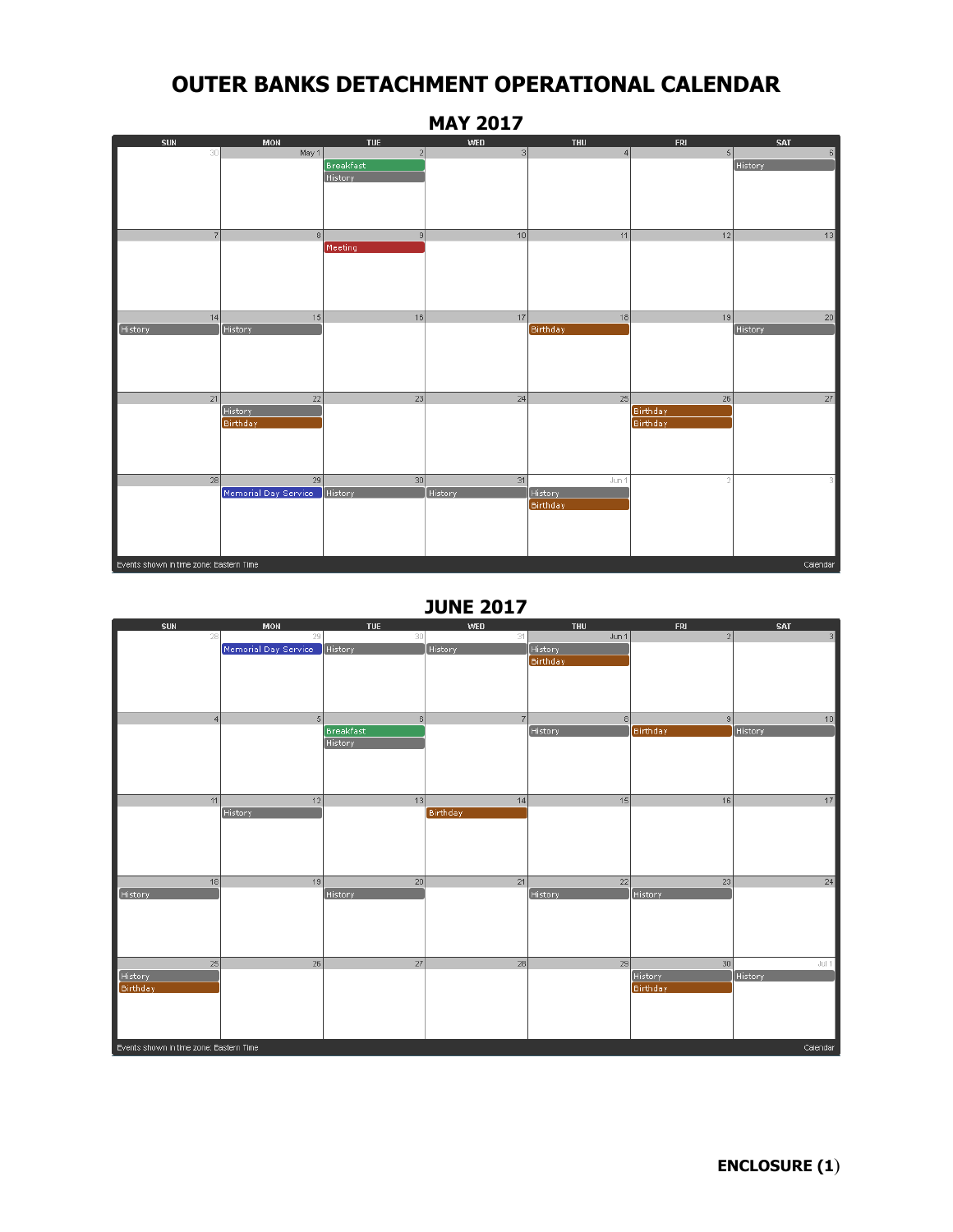### **JULY 2017**

| <b>SUN</b>                              | <b>MON</b>      | <b>TUE</b>       | <b>WED</b>     | <b>THU</b>     | <b>FRI</b>      | <b>SAT</b>      |
|-----------------------------------------|-----------------|------------------|----------------|----------------|-----------------|-----------------|
| 25                                      | 26              | 27               | 28             | 29             | 30              | Jul 1           |
| History                                 |                 |                  |                |                | History         | <b>History</b>  |
| Birthday                                |                 |                  |                |                | <b>Birthday</b> |                 |
|                                         |                 |                  |                |                |                 |                 |
|                                         |                 |                  |                |                |                 |                 |
|                                         |                 |                  |                |                |                 |                 |
| $\sqrt{2}$                              | 3 <sup>1</sup>  | $\overline{4}$   | 5 <sup>1</sup> | 6              | 7               | 8               |
| <b>Brthday</b>                          |                 | Breakfast        |                |                |                 |                 |
|                                         |                 |                  |                |                |                 |                 |
|                                         |                 |                  |                |                |                 |                 |
|                                         |                 |                  |                |                |                 |                 |
|                                         |                 |                  |                |                |                 |                 |
| 9                                       | 10              | 11               | 12             | 13             | 14              | 15              |
| Birthday                                |                 | History          |                |                |                 | History         |
|                                         |                 |                  |                |                |                 |                 |
|                                         |                 |                  |                |                |                 |                 |
|                                         |                 |                  |                |                |                 |                 |
|                                         |                 |                  |                |                |                 |                 |
| 16                                      | 17              | 18               | 19             | 20             | 21              | $\overline{22}$ |
|                                         |                 | <b>History</b>   |                |                | History         |                 |
|                                         |                 |                  |                |                |                 |                 |
|                                         |                 |                  |                |                |                 |                 |
|                                         |                 |                  |                |                |                 |                 |
|                                         |                 |                  |                |                |                 |                 |
| 23                                      | 24              | 25               | 26             | 27             | 28              | 29              |
|                                         | <b>Birthday</b> | History          |                | <b>History</b> | History         |                 |
|                                         |                 |                  |                |                |                 |                 |
|                                         |                 |                  |                |                |                 |                 |
|                                         |                 |                  |                |                |                 |                 |
|                                         |                 |                  |                |                |                 |                 |
| 30                                      | 31              | Aug 1            | g              | 3              |                 |                 |
| History                                 |                 | Night Out        | History        |                | History         | Birthday        |
|                                         |                 | <b>Breakfast</b> |                |                |                 |                 |
|                                         |                 |                  |                |                |                 |                 |
|                                         |                 |                  |                |                |                 |                 |
|                                         |                 |                  |                |                |                 |                 |
|                                         |                 |                  |                |                |                 |                 |
| Events shown in time zone: Eastern Time |                 |                  |                |                |                 | Calendar        |

### **AUGUST 2017**

| <b>SUN</b>      | <b>MON</b>     | <b>TUE</b>                                          | <b>WED</b> | <b>THU</b>      | <b>FRI</b> | SAT            |  |  |  |
|-----------------|----------------|-----------------------------------------------------|------------|-----------------|------------|----------------|--|--|--|
| 30              | 31             | Aug 1                                               | 2          | 3 <sup>1</sup>  | 4          | $\sqrt{5}$     |  |  |  |
| History         |                | Night Out                                           | History    |                 | History    | Birthday       |  |  |  |
|                 |                | <b>Breakfast</b>                                    |            |                 |            |                |  |  |  |
|                 |                |                                                     |            |                 |            |                |  |  |  |
|                 |                |                                                     |            |                 |            |                |  |  |  |
|                 |                |                                                     |            |                 |            |                |  |  |  |
|                 | $\overline{z}$ |                                                     |            |                 |            |                |  |  |  |
| 6               |                | 8                                                   | 9          | 10              | 11         | 12             |  |  |  |
| History         | History        | Birthday                                            |            |                 |            |                |  |  |  |
|                 |                |                                                     |            |                 |            |                |  |  |  |
|                 |                |                                                     |            |                 |            |                |  |  |  |
|                 |                |                                                     |            |                 |            |                |  |  |  |
|                 |                |                                                     |            |                 |            |                |  |  |  |
| 13              | 14             | 15                                                  | 16         | 17              | 18         | 19             |  |  |  |
|                 | History        |                                                     |            |                 |            | History        |  |  |  |
|                 |                |                                                     |            |                 |            |                |  |  |  |
|                 |                |                                                     |            |                 |            |                |  |  |  |
|                 |                |                                                     |            |                 |            |                |  |  |  |
|                 |                |                                                     |            |                 |            |                |  |  |  |
|                 |                |                                                     |            |                 |            |                |  |  |  |
| 20              | 21             | 22                                                  | 23         | 24              | 25         | 26             |  |  |  |
|                 |                |                                                     |            | History         | History    |                |  |  |  |
|                 |                |                                                     |            |                 |            |                |  |  |  |
|                 |                |                                                     |            |                 |            |                |  |  |  |
|                 |                |                                                     |            |                 |            |                |  |  |  |
|                 |                |                                                     |            |                 |            |                |  |  |  |
| $\overline{27}$ | 28             | 29                                                  | 30         | $\overline{31}$ | Sep 1      | $\overline{2}$ |  |  |  |
|                 |                | History                                             |            |                 |            |                |  |  |  |
|                 |                |                                                     |            |                 |            |                |  |  |  |
|                 |                |                                                     |            |                 |            |                |  |  |  |
|                 |                |                                                     |            |                 |            |                |  |  |  |
|                 |                |                                                     |            |                 |            |                |  |  |  |
|                 |                |                                                     |            |                 |            |                |  |  |  |
|                 |                | Events shown in time zone: Eastern Time<br>Calendar |            |                 |            |                |  |  |  |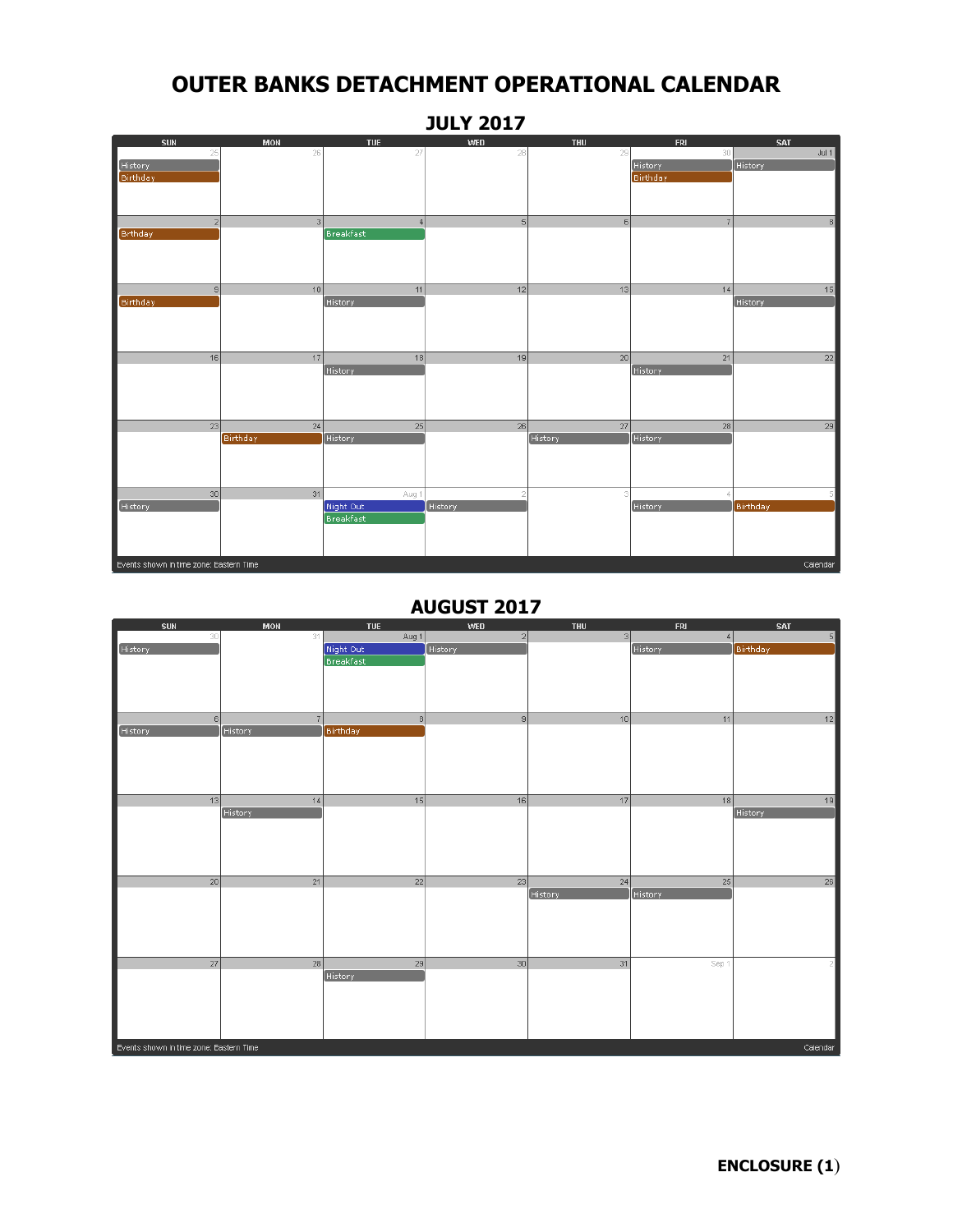

**SEPTEMBER 2017**

### **OCTOBER 2017**

| <b>SUN</b>                              | MON            | <b>TUE</b>       | <b>WED</b>                  | <b>THU</b> | <b>FRI</b>     | SAT                    |
|-----------------------------------------|----------------|------------------|-----------------------------|------------|----------------|------------------------|
| Oct 1                                   | 2 <sup>1</sup> | 3 <sup>1</sup>   | 4                           | 5          | 6              | 7                      |
| History                                 |                | <b>Breakfast</b> | History                     |            |                |                        |
| Contact Walmart                         |                |                  | <b>Birthday</b><br>Birthday |            |                |                        |
|                                         |                |                  |                             |            |                |                        |
|                                         |                |                  |                             |            |                |                        |
|                                         |                |                  |                             |            |                |                        |
| 8                                       | 9              | 10               | 11                          | 12         | 13             | 14                     |
| History                                 | Birthday       | Meeting          |                             |            |                |                        |
|                                         |                |                  |                             |            |                |                        |
|                                         |                |                  |                             |            |                |                        |
|                                         |                |                  |                             |            |                |                        |
|                                         |                |                  |                             |            |                |                        |
| 15                                      | 16             | 17<br>History    | 18                          | 19         | 20<br>Birthday | 21<br>Seafood Festival |
|                                         |                |                  |                             |            |                |                        |
|                                         |                |                  |                             |            |                |                        |
|                                         |                |                  |                             |            |                |                        |
|                                         |                |                  |                             |            |                |                        |
| 22                                      | 23             | 24               | 25                          | 26         | 27             | 28                     |
|                                         | History        |                  | History                     |            | History        |                        |
|                                         |                |                  |                             |            | Birthday       |                        |
|                                         |                |                  |                             |            |                |                        |
|                                         |                |                  |                             |            |                |                        |
|                                         |                |                  |                             |            |                |                        |
| $\overline{29}$                         | 30             | 31               | Nov 1                       |            | 3.             | 4                      |
|                                         |                | History          | History                     |            |                |                        |
|                                         |                |                  |                             |            |                |                        |
|                                         |                |                  |                             |            |                |                        |
|                                         |                |                  |                             |            |                |                        |
|                                         |                |                  |                             |            |                |                        |
| Events shown in time zone: Eastern Time |                |                  |                             |            |                | Calendar               |